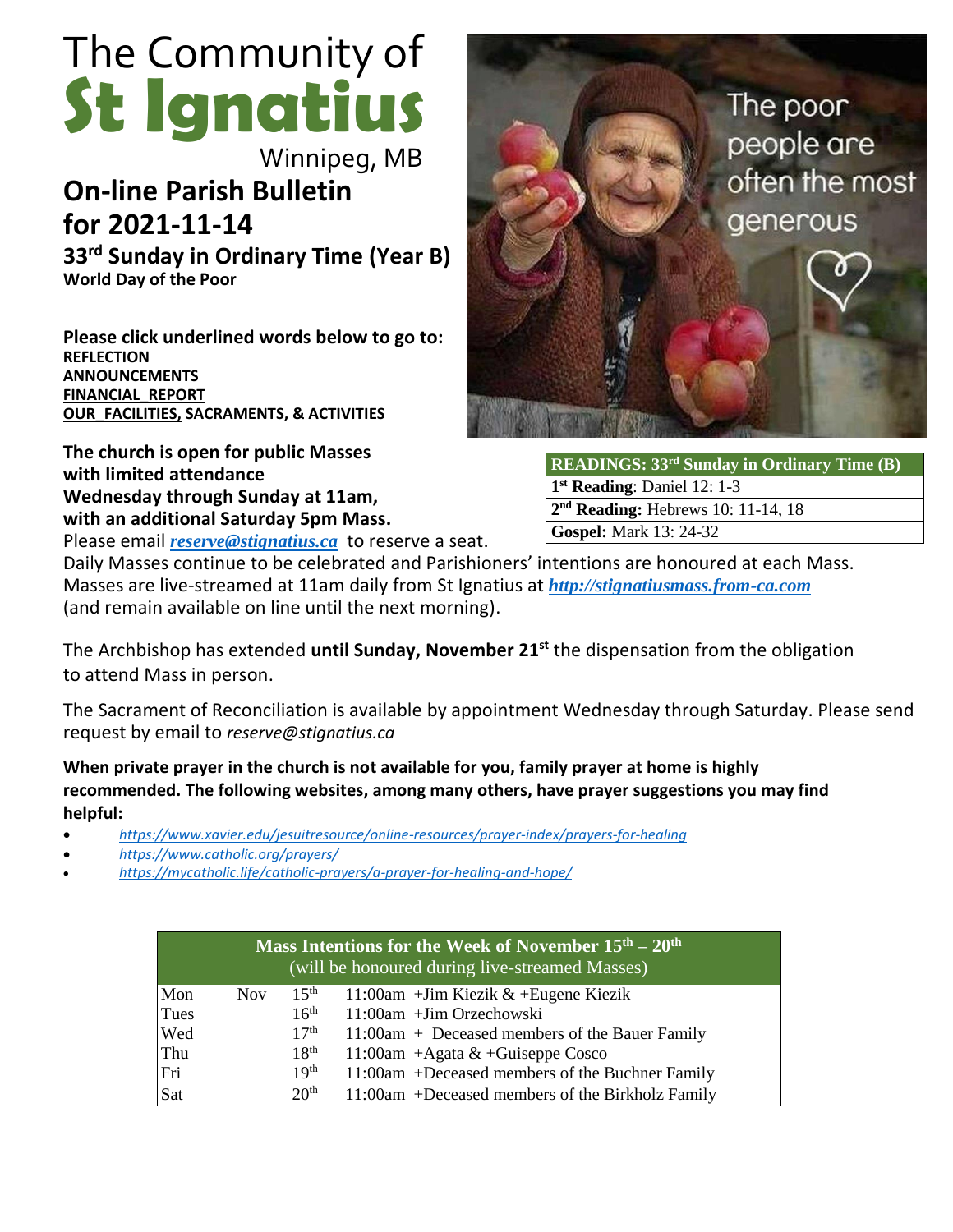# <span id="page-1-0"></span>**ANNOUNCEMENTS**

**Although physical attendance limits have been somewhat relaxed for indoor religious services under current Covid-19 restrictions, parishioners still require advance reservations to attend Mass in person, and the Parish policy is that all those attending Mass must wear a mask covering nose and mouth and practise physical distancing.**

**Meanwhile, all are invited to join us regularly on line at** *https://www.stignatius.ca* **.** 

**Please see the** *Pastor's Reflections,* available on line.

**Saturday 13 November**, **at the 11am Mass**, the Knights of our Parish will specially remember their deceased brothers.

**Throughout November, we pray for all departed souls.** You can submit the name(s) of those you wish to remember by emailing *[reserve@stignatius.ca](mailto:reserve@stignatius.ca)* Write "Deceased Person" in the subject line. Names will be placed in the Remembrance urn and prayed for during November.

**Please don't forget to write your name, address, and envelope number (if you have one) on your donation envelope**, so we can issue you a tax receipt at year end. Meanwhile, heartfelt thanks to everyone who has been supporting us and donating throughout these difficult times.

**Sign the Development & Peace (D&P)** *People and Planet First* **petition**, asking the federal government to enact laws that will compel Canadian companies to conduct due diligence across their overseas operations. Such legislation would also give the victims of corporate abuses access to justice in Canadian courts. This campaign is inspired by these words of Pope Francis: "A true ecological approach *always* becomes a social approach; it must integrate questions of justice in debates on the environment, so as to hear *both the cry of the earth and the cry of the poor.*" (*Laudato Si'*, 49) These cries are too often silenced by powerful companies – many of them Canadian – that plunder resources in countries of the Global South without regard for people's fundamental human and environmental rights. **Act now to end corporate impunity!** Visit *https://www.devp.org/en/campaign/people-planet-first/take-action/#petition* and sign the petition. There will be a short presentation on this topic at the end of 5pm Saturday and 11am Sunday Masses this weekend.

# **Knights of Columbus Initiatives**

- **Rosary Prayer, Sunday 28 November,** immediately after 11am Mass and also live-streamed. Parishioners are welcome to attend. Bring your rosary.
- **Sobeys and Co-op Grocery Card Sales** after Saturday 5pm and Sunday 11am Masses. Pay by cash or debit to earn these stores' donations to our Parish.

*Virtual Covid-19 Solidarity Concert for the Start of Advent***, Tuesday 30 November, 6:00 – 7:30pm (CST) via Zoom.** This is the 2nd Canadian Jesuits International (CJI) Covid-19 Webinar. International Performers: Women's choir, South Sudan; primary schoolers, Haiti; dance troupe, Moran Memorial School in Nepal; Youth collective Jovenes Generarte, Colombia; a group from Radio Progreso, Honduras; the Provincial of the Jesuits of Canada, Erik Oland, SJ; and many more. Join us to express solidarity with the poor and marginalized communities accompanied by our Jesuit partners, and to foster relations between the Global North and South. Registration at *<https://bit.ly/SolidarityWebinarCJI>* or write *[cji@jesuits.ca](mailto:cji@jesuits.ca)*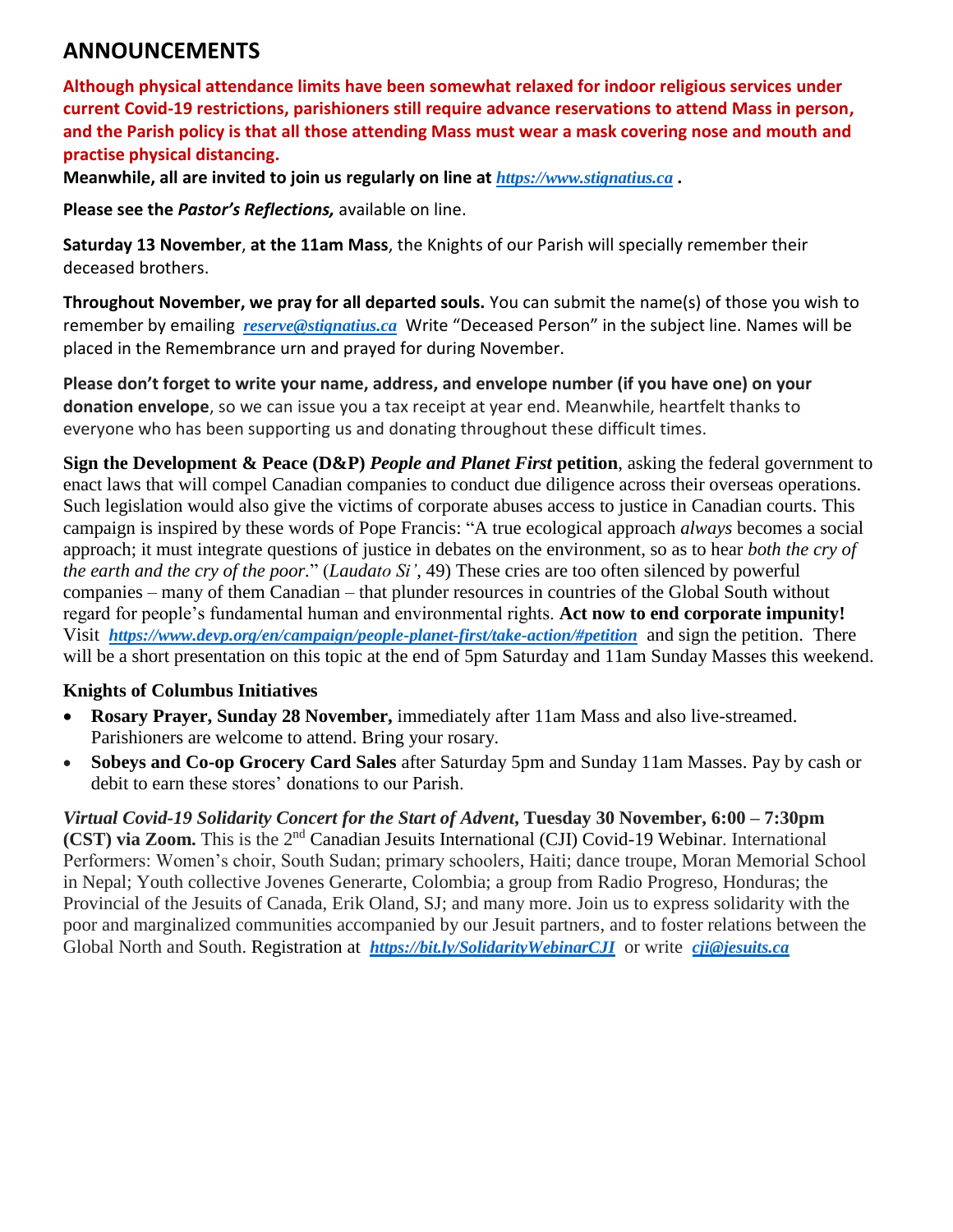# <span id="page-2-0"></span>**REFLECTION**

### **Rumours**

*When you hear of wars and rumours of wars, do not be alarmed; this must take place, but the end is still to come. For nation will rise against nation, and kingdom against kingdom; there will be earthquakes in various places; there will be famines. This is but the beginning of the birth pangs.* (Mark 13: 7-8)

Did you hear the murmurs that things are going black and lockstep war is coming that will horrify and crush and there's nothing you or the generals can do about it?

Did the gossip train roar by your way today and Doppler shift whistle that stars are disintegrating and temples and towers falling while we watch with small eyes?

Did the word mushroom to your state that a virus leaked and the military lost control of containment and soon North Dakota will be silent and then South?

Listen: It's all true, or it's freaked-out fearful chatter, or who knows, but then what anyway? All is prologue and prelude, lift up your heart to the universe, the ultimate word and song are yet to come:

sonnets of peace, grace notes of loving-kindness, rumours spreading of Spirit filling up the desolate space between when all this cosmic crucifixion will rest and then rise a sanctified singularity

> – Rev Michael Coffey (Pastor, First English Lutheran Church, Austin, TX), *Mystery without Rhyme or Reason: Poetic Reflections on the Revised Common Lectionary*